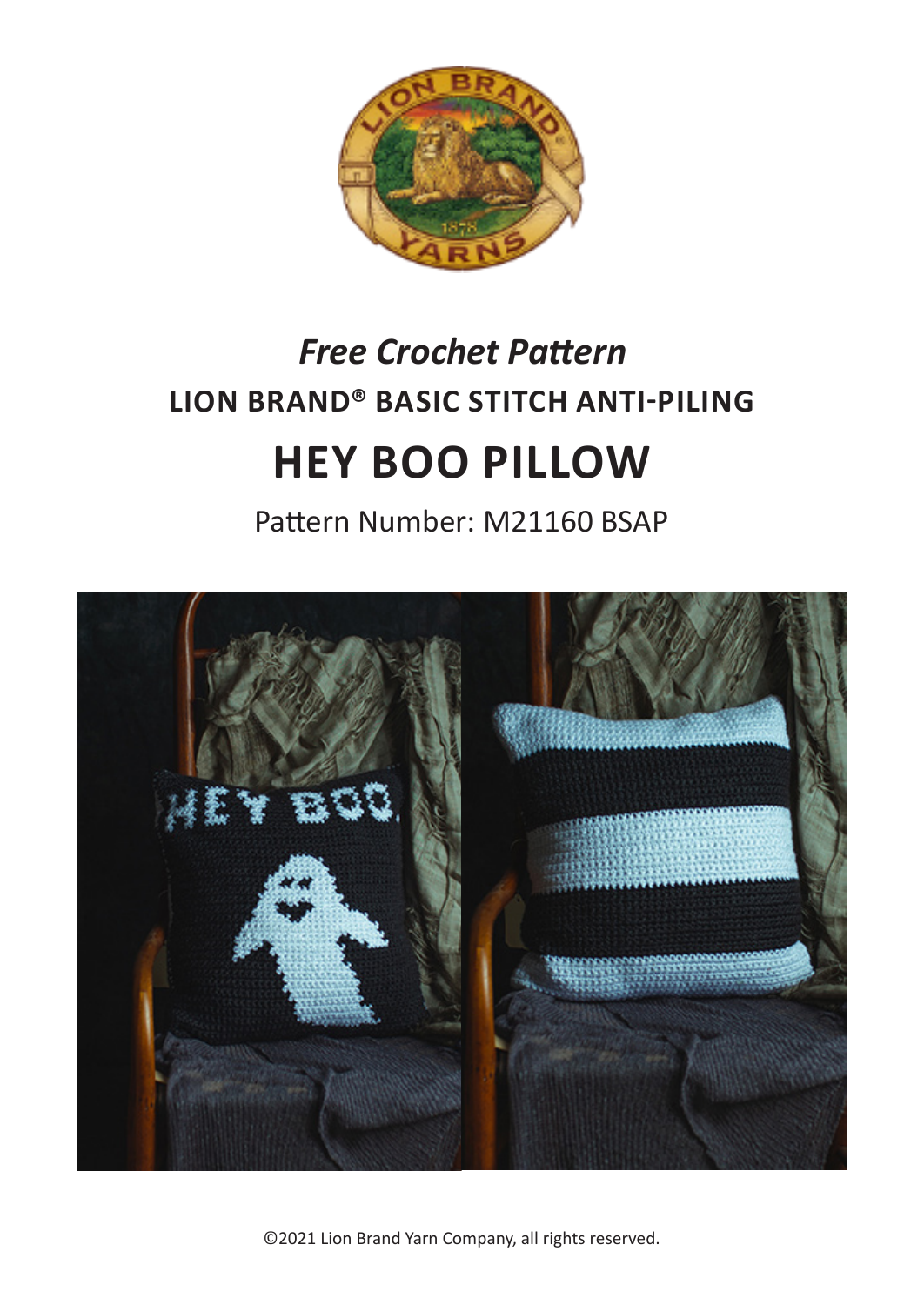# **SKILL LEVEL –** INTERMEDIATE

## **APPROXIMATE CRAFTING TIME:** VARIES

# **SIZES**

About 16 x 16 in. (40.5 x 40.5 cm)

## **SUPPLIES & TOOLS**

- LION BRAND® BASIC STITCH ANTI-PILLING™ (Art. #202) #302 Iron Grey 3 balls (A) #300 Summit White 2 balls (B)
- LION BRAND® crochet hook size G-6 (4.25 mm)
- LION BRAND® large-eyed blunt needle
- 16 x 16 in. (40.5 x 40.5 cm) pillow form

## **GAUGE**

14 sc + 17 rows = about 4 in.  $(10 \text{ cm})$ . BE SURE TO CHECK YOUR GAUGE.



#### **DIRECTIONS**

- 1. Pillow cover is worked in 2 pieces: Front and Back.
- 2. Front is worked back and forth in rows, changing yarn color following a Chart. Each box on Chart represents one single crochet (sc) worked with the indicated yarn. Read RS rows of Chart from right to left and WS rows from left to right.
- 3. To change yarn color, work the last st of old color to last yarn over. Yarn over with new color and draw through all loops on hook to complete st. Proceed with new color. When working Front, do not cut old color. Carry yarn color not in use along tops of sts of previous row and work current sts over the top of the carried strand. When working Back, fasten off old color.
- 4. Back is worked back and forth in rows changing yarn color following Stripe Sequence.

#### **FRONT**

With A, ch 53.

**Row 1 (RS):** Sc in 2nd ch from hook and in each ch across – you will have 52 sc in this row.

**Rows 2-4:** Ch 1, turn, sc in each st across.

**Row 5:** Ch 1, turn sc in each st across changing yarn color following Row 5 of Chart.

**Rows 6-65:** Continue to work in rows of sc changing yarn color following Chart until all 65 rows of Chart have been completed.

Fasten off.

To order visit our website www.lionbrand.com or call: (800) 258-YARN (9276) any time!

Copyright ©1998-2021 Lion Brand Yarn Company, all rights reserved. No pattern or other material may be reproduced -- mechanically, electronically, or by any other means, including photocopying - without written permission of Lion Brand Yarn Company.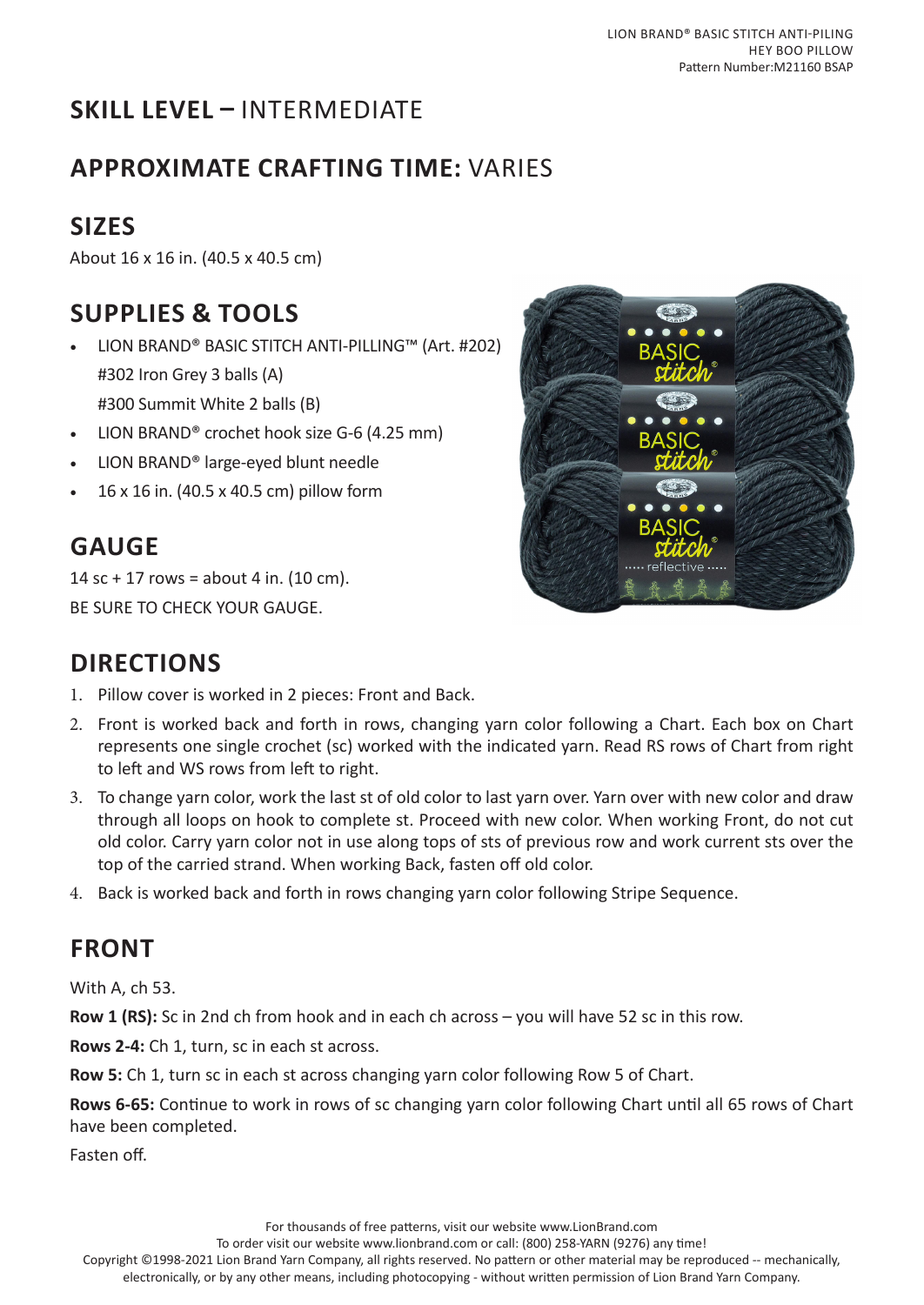## **BACK**

**Stripe Sequence:** Work 13 rows with B, (13 rows with A, 13 rows with B) twice for a total of 65 rows in Stripe Sequence.

With B, ch 53.

**Row 1 (RS):** Sc in 2nd ch from hook and in each ch across – you will have 52 sc in this row.

**Rows 2-65:** Ch 1, turn, sc in each st across AND continue to change yarn color following Stripe Sequence. Do not fasten off.

## **FINISHING**

Hold Front and Back with RS together and sts and ends of rows matching.

Working from WS and through both thicknesses, with yarn still attached to Back, sc along 3 sides of pillow cover. Leave remaining side open. Fasten off, leaving a long yarn tail.

Turn piece RS out.

Insert pillow form then sew last side closed.

Weave in ends.

## **ABBREVIATIONS**

**ch =** chain **rep =** repeat **RS =** right side **sc =** single crochet **st(s) =** stitch(es) **WS =** wrong side

*Every effort has been made to produce accurate and complete instructions. We cannot be responsible for variance of individual knitters or crocheters, human error, or typographical mistakes. ©2021 Lion Brand Yarn Company, all rights reserved.*

For thousands of free patterns, visit our website www.LionBrand.com

To order visit our website www.lionbrand.com or call: (800) 258-YARN (9276) any time!

Copyright ©1998-2021 Lion Brand Yarn Company, all rights reserved. No pattern or other material may be reproduced -- mechanically, electronically, or by any other means, including photocopying - without written permission of Lion Brand Yarn Company.